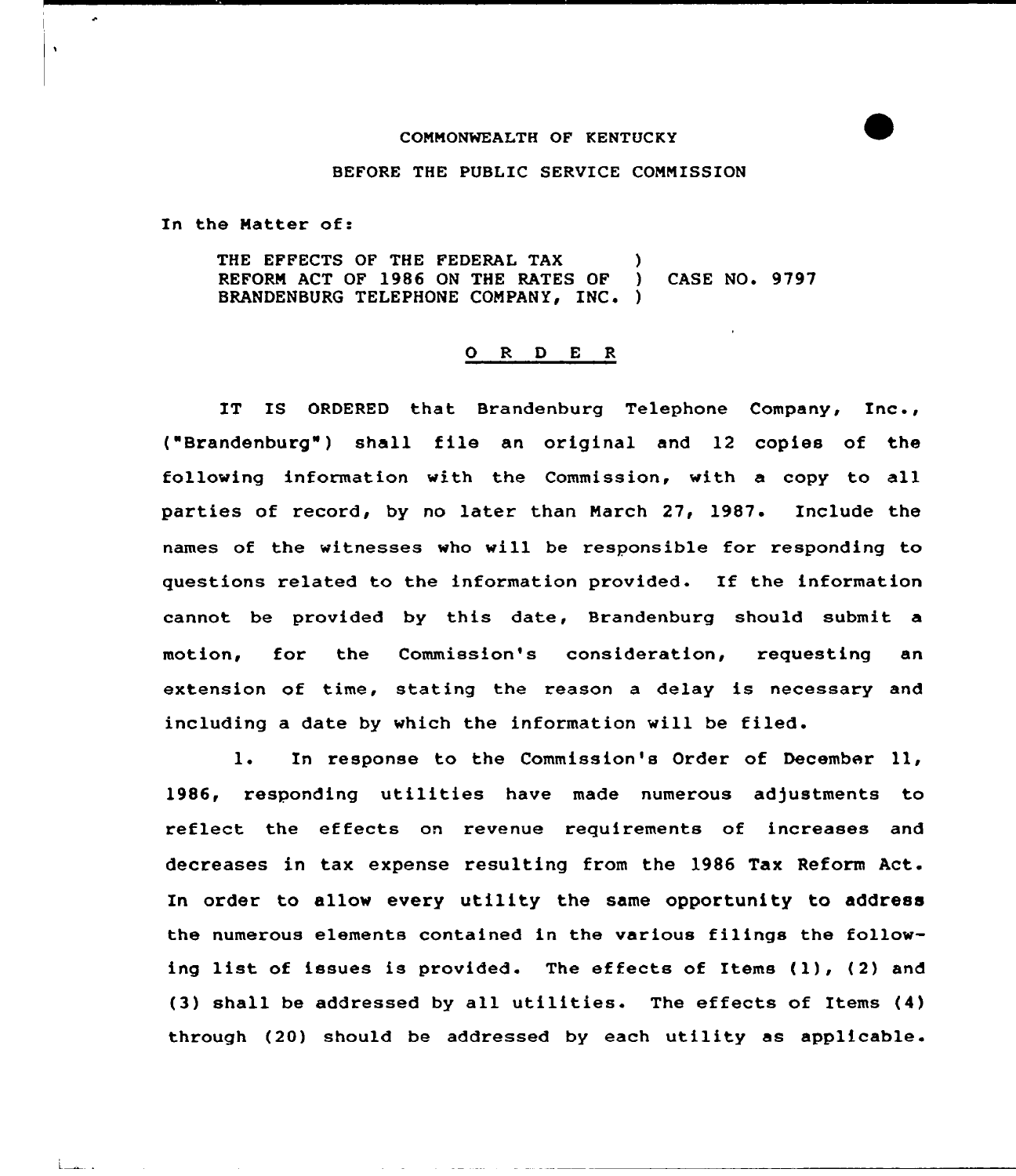For each item below, provide the dollar amount for each adjustment or, for items omitted, an explanation as to why the information is not being supplied. Include a detailed explanation and workpapers of how each amount was determined and a reconciliation of the sum of these adjustments to the total amount of revenue requirement affect included in the original application.

- $(1)$ Federal tax rate change — 46 to 34 percent
- (2) Amortization of excess deferred taxes.
	- (a) Depreciation related
	- (b) Non-depreciation related.
- (3) Unbilled revenues.
- (4) Alternative minimum tax.
- (5) Kentucky income taxes.
- (6) Investment tax credits.
- $(7)$ Capitalized overheads.
- (8) Capitalized interest.
- (9) Depreciation.
- (10) Vacation pay.
- (ll) ESOP.
- (12) Pension expense.
- (13) Uncollectible accounts and bad debt reserve.
- (14) Provision for 80 percent of certain business expense deductions.
- (15) Contributions in aid of construction.
- (16) Customer advances for construction.
- (17) Super fund taxes.
- (18) PGAs.